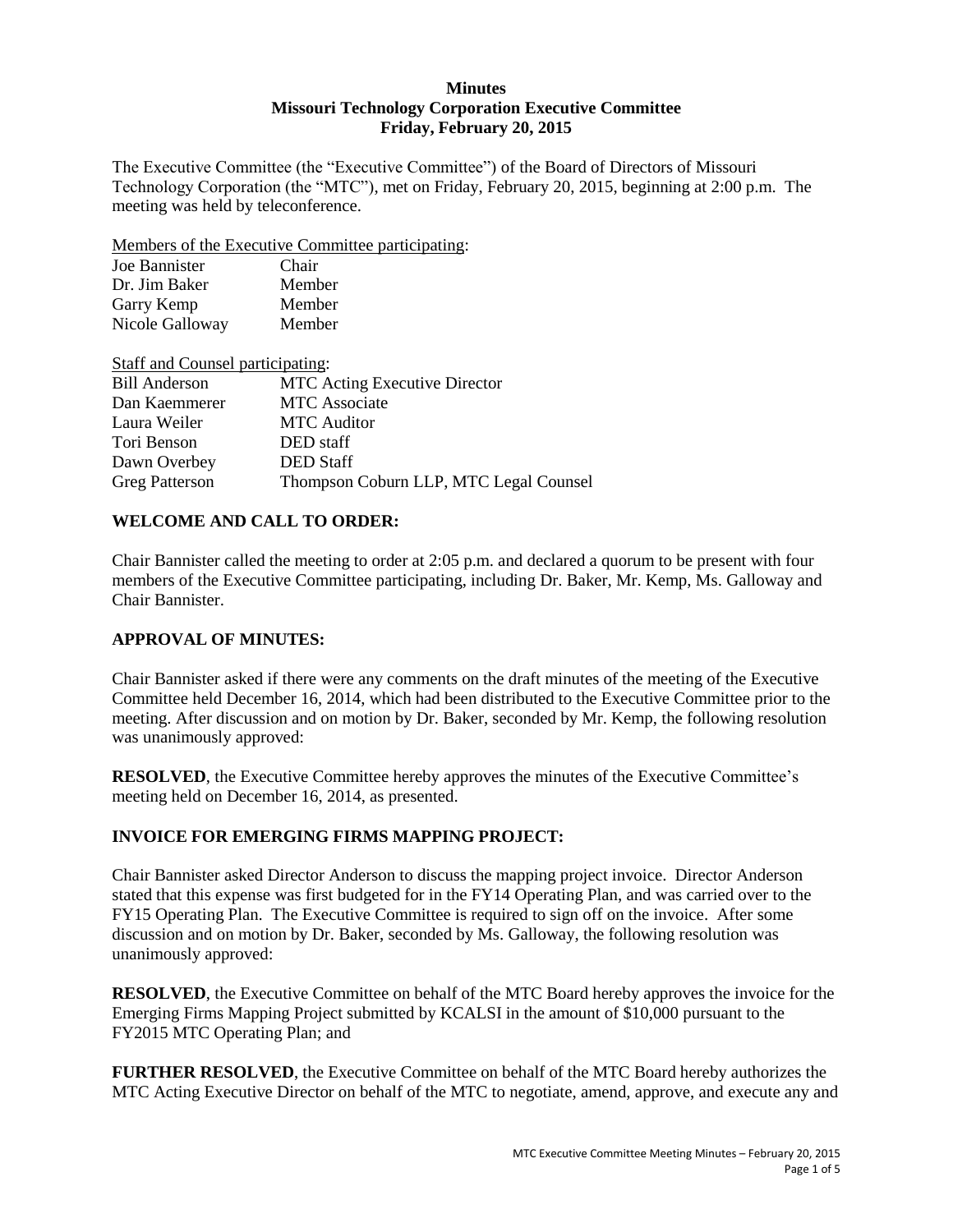all agreements, documents or instruments and to take such other actions as may be required or desirable in connection with, or in furtherance of the above invoice.

### **INNOVATION CENTER CAPITAL EXPENDITURE REQUEST:**

Chair Bannister asked Director Anderson to discuss the Innovation Center expenditures. Director Anderson stated that the Missouri Rural Enterprise & Innovation Center has made a request to use their MTC funds to make capital improvements at their current location. After discussion and on motion by Chair Bannister, seconded by Ms. Galloway, the following resolution was unanimously approved:

**RESOLVED**, the Executive Committee on behalf of the MTC Board hereby approves the Kirksville Innovation Center request to make capital expenditures pursuant to the grant agreement by and between MTC and the Missouri Rural Enterprise and Innovation Center; and

**FURTHER RESOLVED**, the Executive Committee on behalf of the MTC Board hereby authorizes the MTC Acting Executive Director on behalf of the MTC to negotiate, amend, approve, and execute any and all agreements, documents or instruments and to take such other actions as may be required or desirable in connection with, or in furtherance of the above request.

### **CLOSED SESSION:**

On motion by Dr. Baker, seconded by Chair Bannister, the following resolution was approved by roll call vote as follows:

**RESOLVED**, the Executive Committee hereby approves entering into Closed Session at 2:16 p.m. pursuant to Sections 610.021 (1), (12), (14) and (15), RSMo, to review proposed transaction documents relating to IDEA Fund applications for financial assistance.

| Ms. Galloway           | aye |
|------------------------|-----|
| Mr. Kemp               | aye |
| Dr. Baker              | aye |
| <b>Chair Bannister</b> | aye |

On motion by Ms. Galloway, seconded by Dr. Baker, the following resolution was approved by roll call vote as follows:

**RESOLVED**, the Executive Committee approves reconvening from Closed Session at 2:35 p.m.

| Ms. Galloway           | aye |
|------------------------|-----|
| Mr. Kemp               | aye |
| Dr. Baker              | aye |
| <b>Chair Bannister</b> | aye |

Chair Bannister reported that the Executive Committee took no action in the Closed Session after a discussion confined to the matters stated above.

### **IDEA FUND TRANSACTION DOCUMENTS:**

On motion by Dr. Baker, seconded by Mr. Kemp, the following resolution was unanimously approved:

### **Akermin, Inc**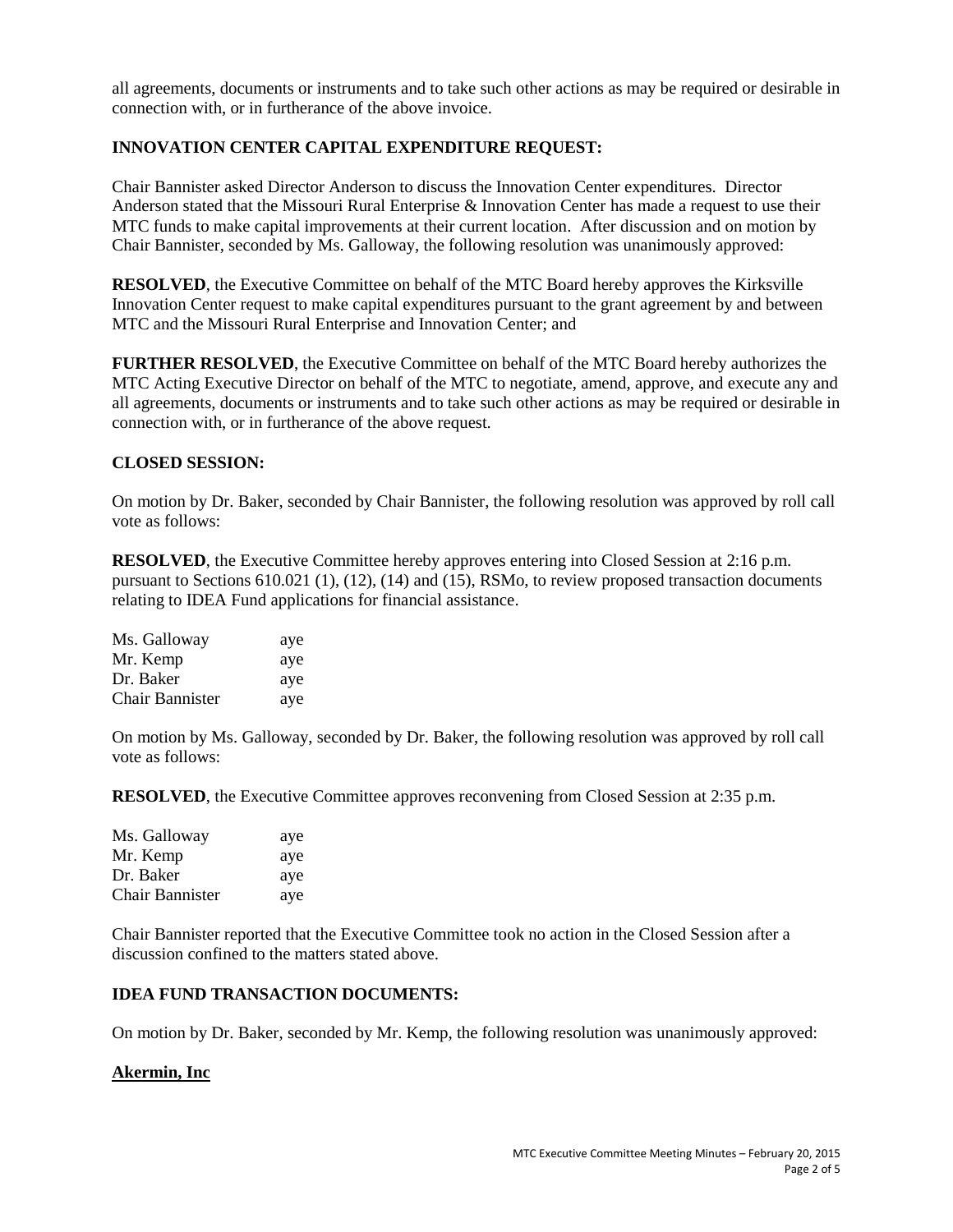**RESOLVED**, the Executive Committee on behalf of the MTC Board hereby approves the transaction documents for an investment by MTC in the amount of \$125,000 to purchase shares of Series AA Preferred Stock pursuant to Venture Capital Co-Investment Application 2014-13-001 (Akermin, Inc.) in substantially the form presented;

**FURTHER RESOLVED**, the Executive Committee on behalf of the MTC Board hereby authorizes the MTC Acting Executive Director to execute and deliver on behalf of the MTC all documents relating to such investment on behalf of the MTC; and

**FURTHER RESOLVED**, the Executive Committee on behalf of the MTC Board hereby authorizes the MTC Acting Executive Director on behalf of the MTC to negotiate, amend, and approve any and all agreements, documents or instruments and to take such other actions as may be required or desirable in connection with, or in furtherance of such investment.

# **Moblico, LLC**

**RESOLVED**, the Executive Committee on behalf of the MTC Board hereby approves the transaction documents for an investment by MTC in the amount of \$300,000 to purchase Common Voting Units pursuant to Seed Capital Co-Investment Application 2014-13-005 (Moblico, LLC) in substantially the form presented;

**FURTHER RESOLVED**, the Executive Committee on behalf of the MTC Board hereby authorizes the MTC Acting Executive Director to execute and deliver on behalf of the MTC all documents relating to such investment on behalf of the MTC; and

**FURTHER RESOLVED**, the Executive Committee on behalf of the MTC Board hereby authorizes the MTC Acting Executive Director on behalf of the MTC to negotiate, amend, and approve any and all agreements, documents or instruments and to take such other actions as may be required or desirable in connection with, or in furtherance of such investment.

# **Bandura, LLC**

**RESOLVED,** the Executive Committee on behalf of the MTC Board hereby approves the transaction documents for a loan by MTC in the amount of \$250,000 pursuant to High-Tech Industrial Expansion Application 2014-11-001 (Bandura, LLC) in substantially the form presented;

**FURTHER RESOLVED,** the Executive Committee on behalf of the MTC Board hereby authorizes the MTC Acting Executive Director to execute and deliver on behalf of the MTC all documents relating to such loan on behalf of the MTC; and

**FURTHER RESOLVED,** the Executive Committee on behalf of the MTC Board hereby authorizes the MTC Acting Executive Director on behalf of the MTC to negotiate, amend, and approve any and all agreements, documents or instruments and to take such other actions as may be required or desirable in connection with, or in furtherance of the above loan.

### **SynerZ Medical, LLC**

**RESOLVED**, the Executive Committee on behalf of the MTC Board hereby approves the transaction documents for a convertible secured loan by MTC in an amount up to \$325,000 pursuant to Seed Capital Co-Investment Application 2014-12-006 (SynerZ Medical, LLC) in substantially the form presented;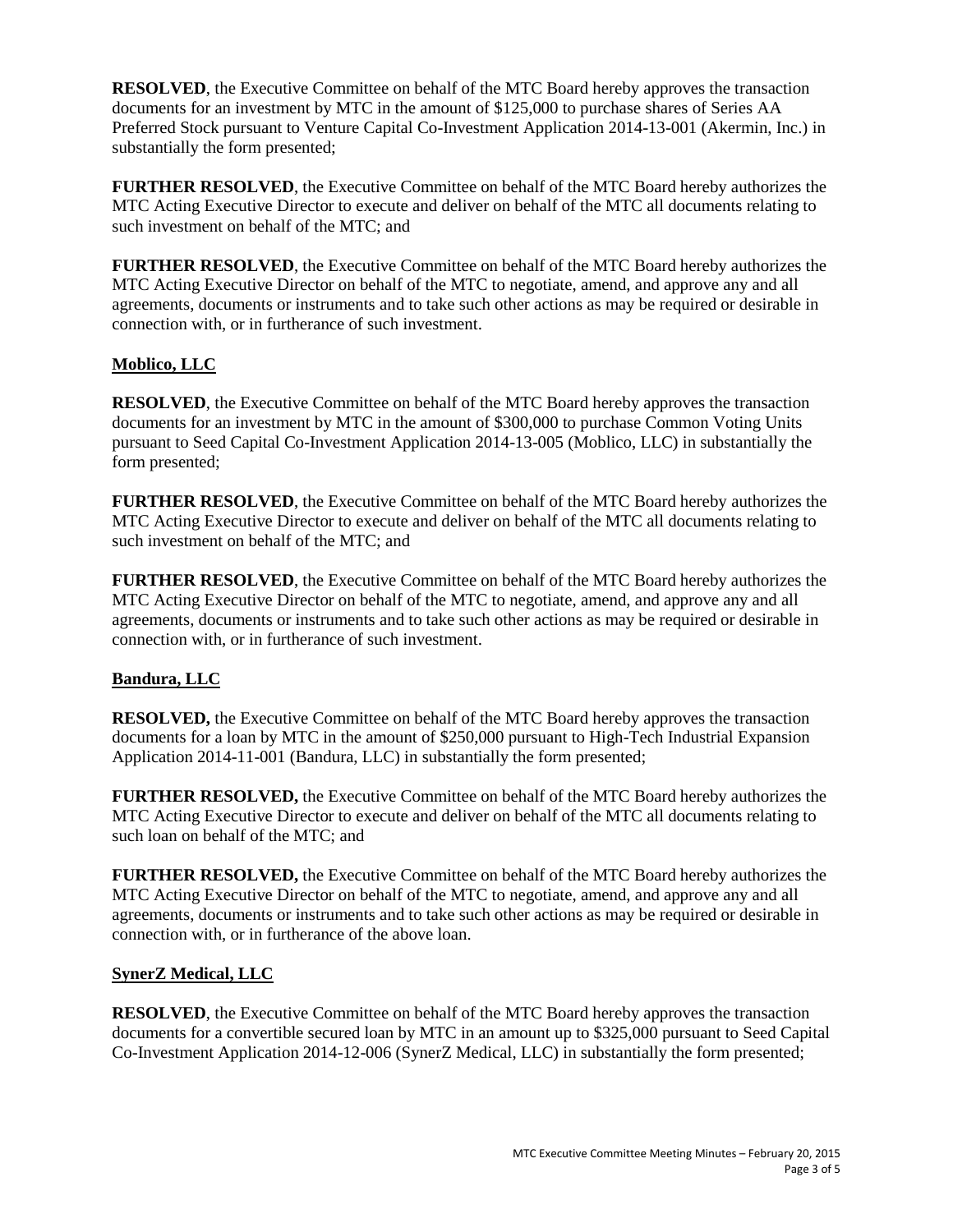**FURTHER RESOLVED**, the Executive Committee on behalf of the MTC Board hereby authorizes the MTC Acting Executive Director to execute and deliver on behalf of the MTC all documents relating to such loan on behalf of the MTC; and

**FURTHER RESOLVED**, the Executive Committee on behalf of the MTC Board hereby authorizes the MTC Acting Executive Director on behalf of the MTC to negotiate, amend, and approve any and all agreements, documents or instruments and to take such other actions as may be required or desirable in connection with, or in furtherance of such loan.

On motion by Chair Bannister, seconded by Dr. Baker, the following resolution was unanimously approved:

# **Gremln LLC Conversion**

**RESOLVED**, the Executive Committee on behalf of the MTC Board hereby approves the conversion of the principal and accrued interest of the convertible debt financing previously provided to Gremln LLC into Preferred Units of membership interests in Gremln LLC, including the related forms of agreements and instruments as presented; and

**FURTHER RESOLVED**, the Executive Committee on behalf of the MTC Board hereby authorizes the MTC Acting Executive Director on behalf of MTC to complete any remaining due diligence and to negotiate, amend, and approve any and all agreements, documents or instruments and to take such other actions as may be required or desirable in connection with, or in furtherance of such conversion; and

**FURTHER RESOLVED**, the Executive Committee on behalf of the MTC Board hereby authorizes the MTC Acting Executive Director on behalf of MTC to execute and deliver all documents relating to such conversion.

On motion by Mr. Kemp, seconded by Dr. Baker, the following resolution was unanimously approved:

# **ITEN**

**RESOLVED**, the Executive Committee on behalf of the MTC Board hereby approves the Missouri Building Entrepreneurial Capacity Program grant agreement for a grant to ITEN in the amount of \$190,000 in substantially the form presented; and

**FURTHER RESOLVED**, the Executive Committee on behalf of the MTC Board hereby authorizes the MTC Acting Executive Director full power and authority on behalf of the MTC to complete any remaining due diligence and to negotiate, amend, and approve any and all agreements, documents or instruments and to take such other actions as may be required or desirable in connection with, or in furtherance of such grant; and

**FURTHER RESOLVED**, the Board hereby authorizes the MTC Acting Executive Director on behalf of the MTC to execute and deliver all documents relating to such grant.

# **Think Big Foundation**

**RESOLVED**, the Executive Committee on behalf of the MTC Board hereby approves the Missouri Building Entrepreneurial Capacity Program grant agreement for a grant to Think Big Foundations in the amount of \$150,000 in substantially the form presented; and

**FURTHER RESOLVED**, the Executive Committee on behalf of the MTC Board hereby authorizes the MTC Acting Executive Director full power and authority on behalf of the MTC to complete any remaining due diligence and to negotiate, amend, and approve any and all agreements, documents or